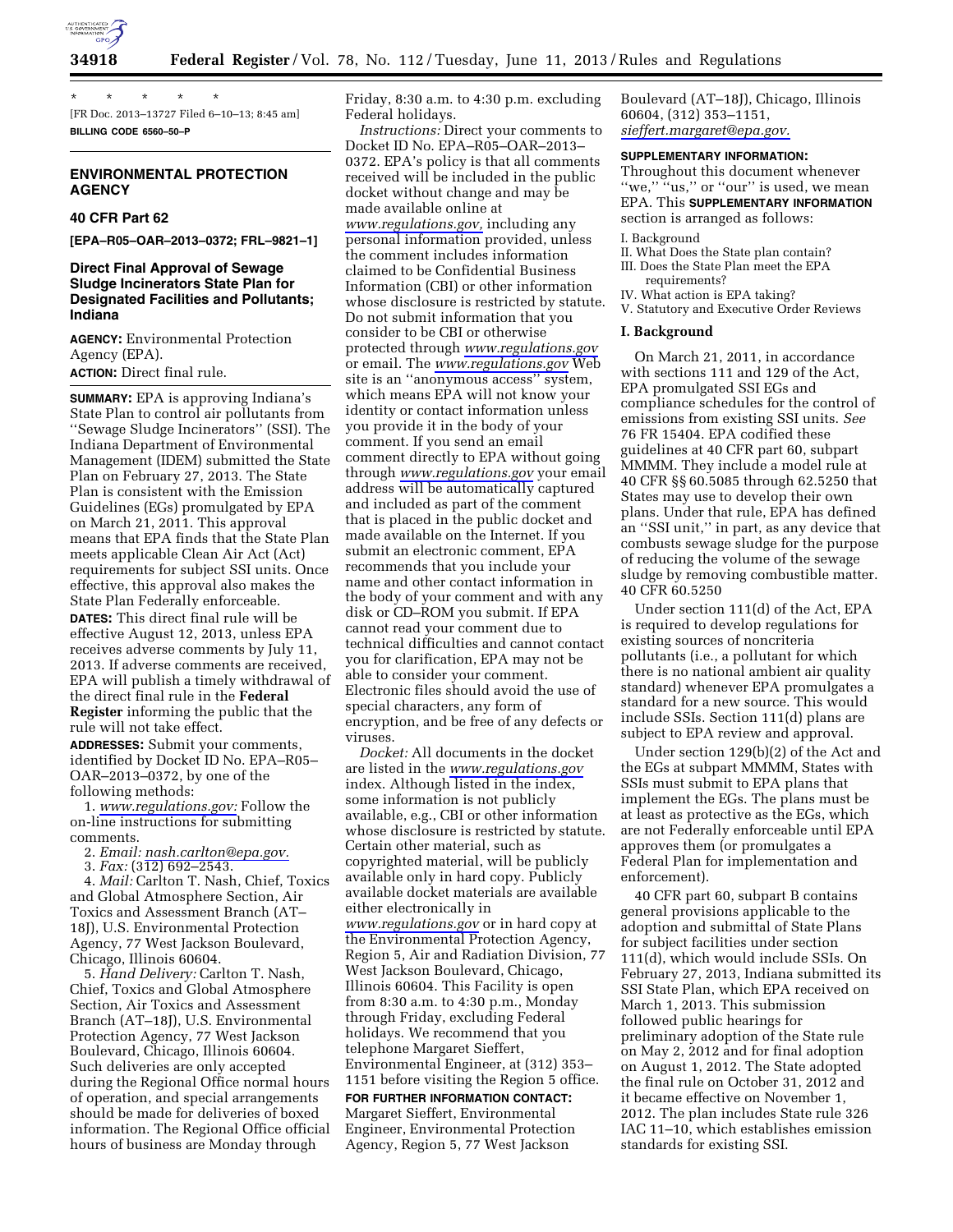#### **II. What does the State Plan contain?**

The State submittal is based on the SSI EGs. As set forth in section 129 of the Act and in 40 CFR part 60, subparts B and MMMM, the State Plan addresses the nine minimum required elements, as follows:

1. An inventory of affected SSI units, including those that have ceased operation but have not been dismantled. Indiana has provided this.

2. An inventory of the emissions from affected SSI units. Indiana has provided this.

3. Compliance schedules for each affected SSI unit. Indiana has provided a compliance schedule and a compliance date of December 21, 2015.

4. Emission limits, emission standards, operator training and qualification requirements and operating limits for affected SSI units that are at least as protective as the EGs. Indiana has provided this.

5. Performance testing, recordkeeping and reporting and requirements. Indiana has provided this.

6. Certification that the hearing on the state plan was held, a list of witnesses and their organizational affiliations, if any, appearing at the hearing, and a brief written summary of each presentation or written submission. Indiana has provided this.

7. A provision for State progress reports to EPA. Indiana has stated that it will submit an annual report that will include updates to the inventory, any enforcement activities and submission of copies of technical reports on all performance testing on designated facilities. The Air Facility System will be used to submit information pertaining to emissions, inspections, status of compliance, dates of performance testing, and enforcement actions.

8. Identification of enforceable state mechanisms that the State selected for implementing the EGs. Indiana has provided a detailed list which identified the enforceable mechanisms.

9. A demonstration of the State's legal authority to carry out the SSI State Plan. Indiana has provided a detailed list which demonstrated that it has such legal authority. This includes the legal authority to incorporate by reference Federal emission guidelines provisions, as confirmed by an Indiana Attorney General's Opinion letter dated February 21, 2013.

### **III. Does the State Plan meet the EPA requirements?**

EPA evaluated the SSI State Plan and related information submitted by Indiana for consistency with the Act,

EPA regulations and policy. For the reasons discussed above, EPA has determined that the State Plan meets all applicable requirements and, therefore, is approving it.

#### **IV. What action is EPA taking?**

EPA is approving the State Plan which Indiana submitted on February 27, 2013, for the control of emissions from existing SSI sources in the State. EPA is publishing this approval notice without prior proposal because the Agency views this as a noncontroversial action and anticipates no adverse comments. However, in the proposed rules section of this **Federal Register** publication, EPA is publishing a separate document that will serve as the proposal to approve the State Plan in the event adverse written comments are filed. This rule will be effective August 12, 2013 without further notice unless we receive relevant adverse written comments by July 11, 2013. If we receive such comments, we will withdraw this action before the effective date by publishing a subsequent document that will withdraw the final action. All public comments received will then be addressed in a subsequent final rule based on the proposed action. EPA will not institute a second comment period. Any parties interested in commenting on this action should do so at this time. Please note that if EPA receives adverse comment on an amendment, paragraph, or section of this rule and if that provision may be severed from the remainder of the rule, EPA may adopt as final those provisions of the rule that are not the subject of an adverse comment. If we do not receive any comments, this action will be effective August 12, 2013.

#### **V. Statutory and Executive Order Reviews**

#### *A. General Requirements*

Under Executive Order 12866 (58 FR 51735, October 4, 1993), this action is not a ''significant regulatory action'' and therefore is not subject to review by the Office of Management and Budget. For this reason, this action is also not subject to Executive Order 13211, ''Actions Concerning Regulations That Significantly Affect Energy Supply, Distribution, or Use'' (66 FR 28355, May 22, 2001). This action merely approves state law as meeting Federal requirements and imposes no additional requirements beyond those imposed by state law. Accordingly, the Administrator certifies that this rule will not have a significant economic impact on a substantial number of small entities under the Regulatory Flexibility

Act (5 U.S.C. 601 et seq.). Because this rule approves pre-existing requirements under state law and does not impose any additional enforceable duty beyond that required by state law, it does not contain any unfunded mandate or significantly or uniquely affect small governments, as described in the Unfunded Mandates Reform Act of 1995 (Pub. L. 104–4). This rule also does not have tribal implications because it will not have a substantial direct effect on one or more Indian tribes, on the relationship between the Federal Government and Indian tribes, or on the distribution of power and responsibilities between the Federal Government and Indian tribes, as specified by Executive Order 13175 (65 FR 67249, November 9, 2000). This action also does not have Federalism implications because it does not have substantial direct effects on the States, on the relationship between the national government and the States, or on the distribution of power and responsibilities among the various levels of government, as specified in Executive Order 13132 (64 FR 43255, August 10, 1999). This action merely approves a state rule implementing a Federal requirement, and does not alter the relationship or the distribution of power and responsibilities established in the Act. This rule also is not subject to Executive Order 13045 (62 FR 19885, April 23, 1997), because it approves a state rule implementing a Federal standard.

In reviewing section 111(d)/129 plan submissions, EPA's role is to approve State choices, provided that they meet the criteria of the Act. In this context, in the absence of a prior existing requirement for the State to use voluntary consensus standards (VCS), EPA has no authority to disapprove a section 111(d)/129 plan submission for failure to use VCS. It would thus be inconsistent with applicable law for EPA, when it reviews a section 111(d)/ 129 plan submission, to use VCS in place of a section 111(d)/129 plan submission that otherwise satisfies the provisions of the Act. Thus, the requirements of section 12(d) of the National Technology Transfer and Advancement Act of 1995 (15 U.S.C. 272 note) do not apply. This rule does not impose an information collection burden under the provisions of the Paperwork Reduction Act of 1995 (44 U.S.C. 3501 et seq.).

### *B. Submission to Congress and the Comptroller General*

The Congressional Review Act, 5 U.S.C. 801 et seq., as added by the Small Business Regulatory Enforcement